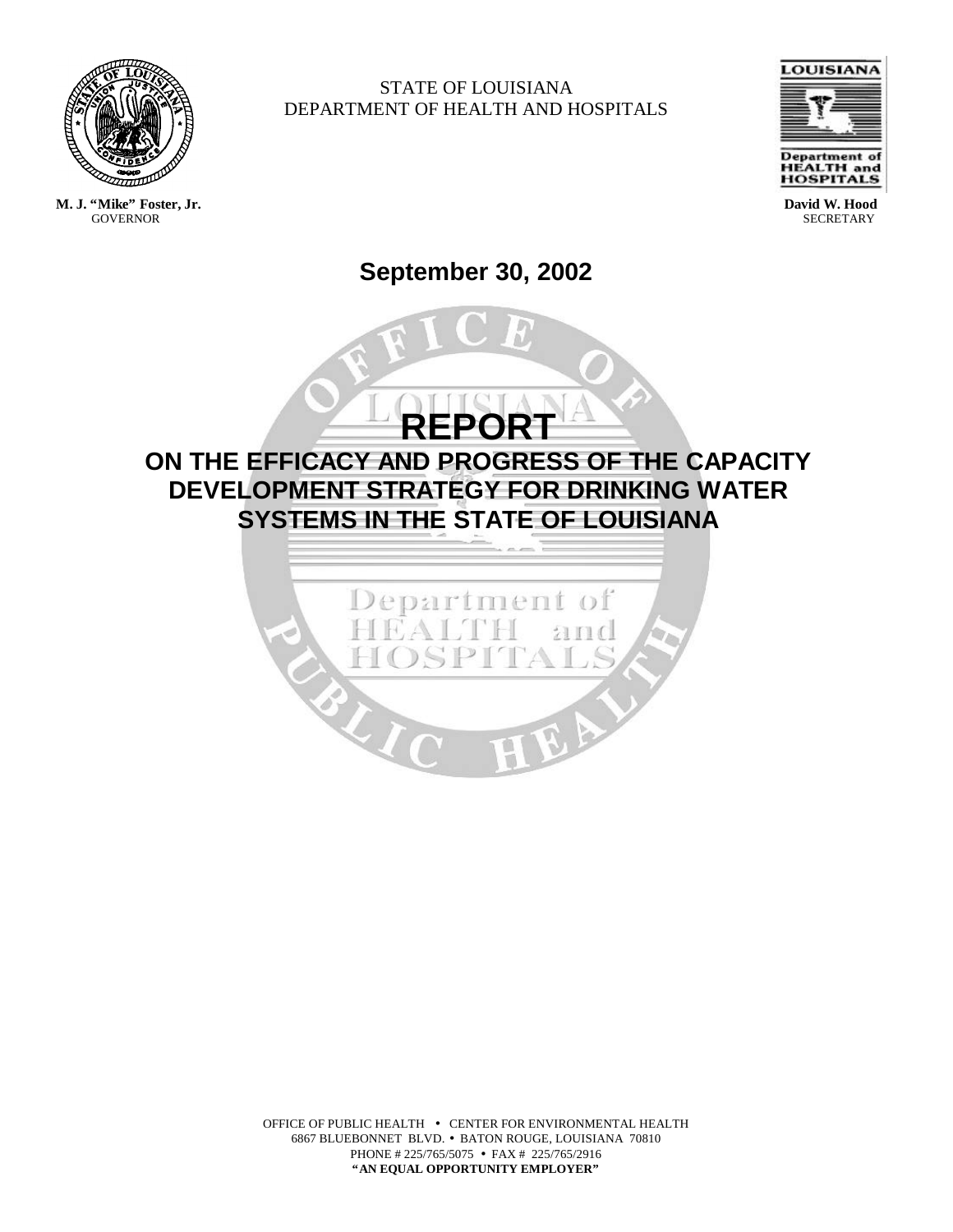

## STATE OF LOUISIANA DEPARTMENT OF HEALTH AND HOSPITALS

September 30, 2002



**David W. Hood SECRETARY** 

**M. J. "Mike" Foster, Jr. GOVERNOR** 

> The Honorable M. J. "Mike" Foster, Jr. Governor, State of Louisiana P.O. Box 94004 Baton Rouge, LA 70804-9004

Dear Governor,

I am pleased to submit to you the enclosed "Report on the Efficacy and Progress of the Capacity Development Strategy for Drinking Water Systems in the State of Louisiana", dated September 30, 2002. Submission of this report is a requirement of the Federal Safe Drinking Water Act as amended in 1996; further, we are required to make the report available to the public. Accordingly, we have made arrangements for the report, once approved, to be listed on the Louisiana Office of Public Health website home page at: www.oph.dhh.state.la.us in the OPH reports section, and on the Drinking Water Revolving Loan Fund home page.

Sincerely,

*Original signed by Sec. David Hood* David W. Hood **Secretary** 

DWH:MS:blg

cc: Jenny Bielanski, US EPA Washington David Reazin, US EPA Region 6 Madeline McAndrew, OPH Assistant Secretary Bobby Savoie, OPH Director of Environmental Health Services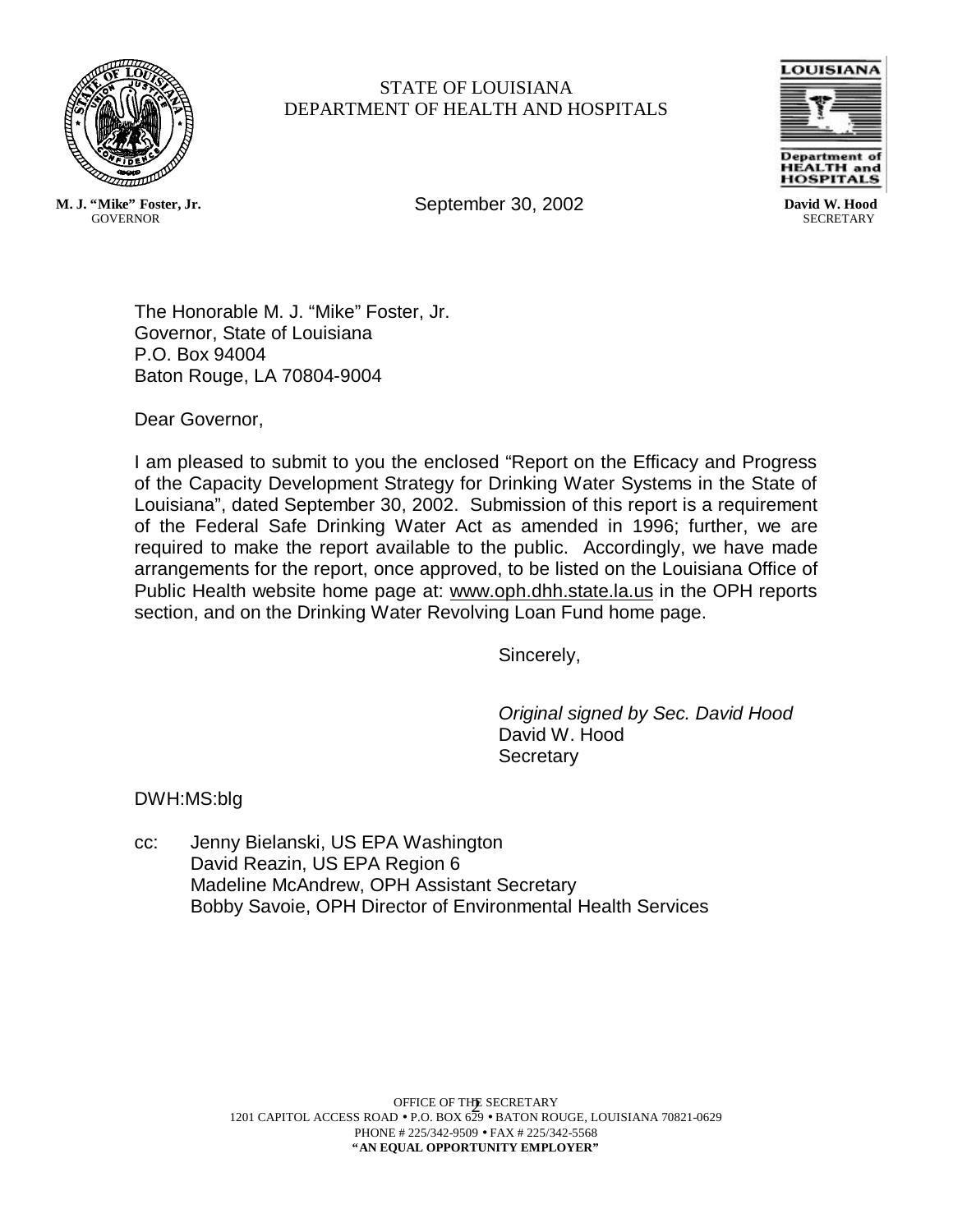## **REPORT ON THE EFFICACY AND PROGRESS OF THE CAPACITY DEVELOPMENT STRATEGY FOR DRINKING WATER SYSTEMS IN THE STATE OF LOUISIANA**

## I. INTRODUCTION

The 1996 amendments to the Safe Drinking Water Act (SDWA) added a new dimension to federal/state drinking water legislation. It authorized annual federal grant money to the states for creation of a low interest loan program to public water systems that qualify. It also made provisions for a percentage of that grant money to be set aside to assist water systems in improving their technical, financial, or managerial operations. In accordance with the latter provisions, Louisiana, along with all other states, devised a Capacity Development Program and began implementing it for new water systems in January 1999, and for existing water systems in October 2000.

This report to the Governor of the State of Louisiana is submitted as a statutory requirement of the SDWA Amendments of 1996. As cited in Section  $1420(c)(3)$  of the Act: "REPORT – not later than 2 years after the date on which a State first adopts a Capacity Development Strategy under the subsection, and every 3 years thereafter, the head of the state agency that has primary responsibility to carry out this title in the State shall submit to the Governor a report that shall also be available to the public on the efficacy of the strategy and progress made toward improving the technical, managerial, and financial capacity of public water systems in the State." It is further stipulated in Section 1420 that failure to submit this report by September 30, 2002, will result in a twenty percent Drinking Water State Revolving Fund grant withholding in fiscal year 2003.

Although this report is submitted as a statutory requirement, the intrinsic value of the report is the opportunity to present to the Governor and the public a comprehensive evaluation of the Drinking Water Capacity Development Program in Louisiana. Since all organizational and functional elements of the Louisiana Safe Drinking Water Program are housed in the Department of Health and Hospitals, Office of Public Health, Center For Environmental Health Services, this report is respectfully submitted by that agency to the Governor of Louisiana this September 30, 2002.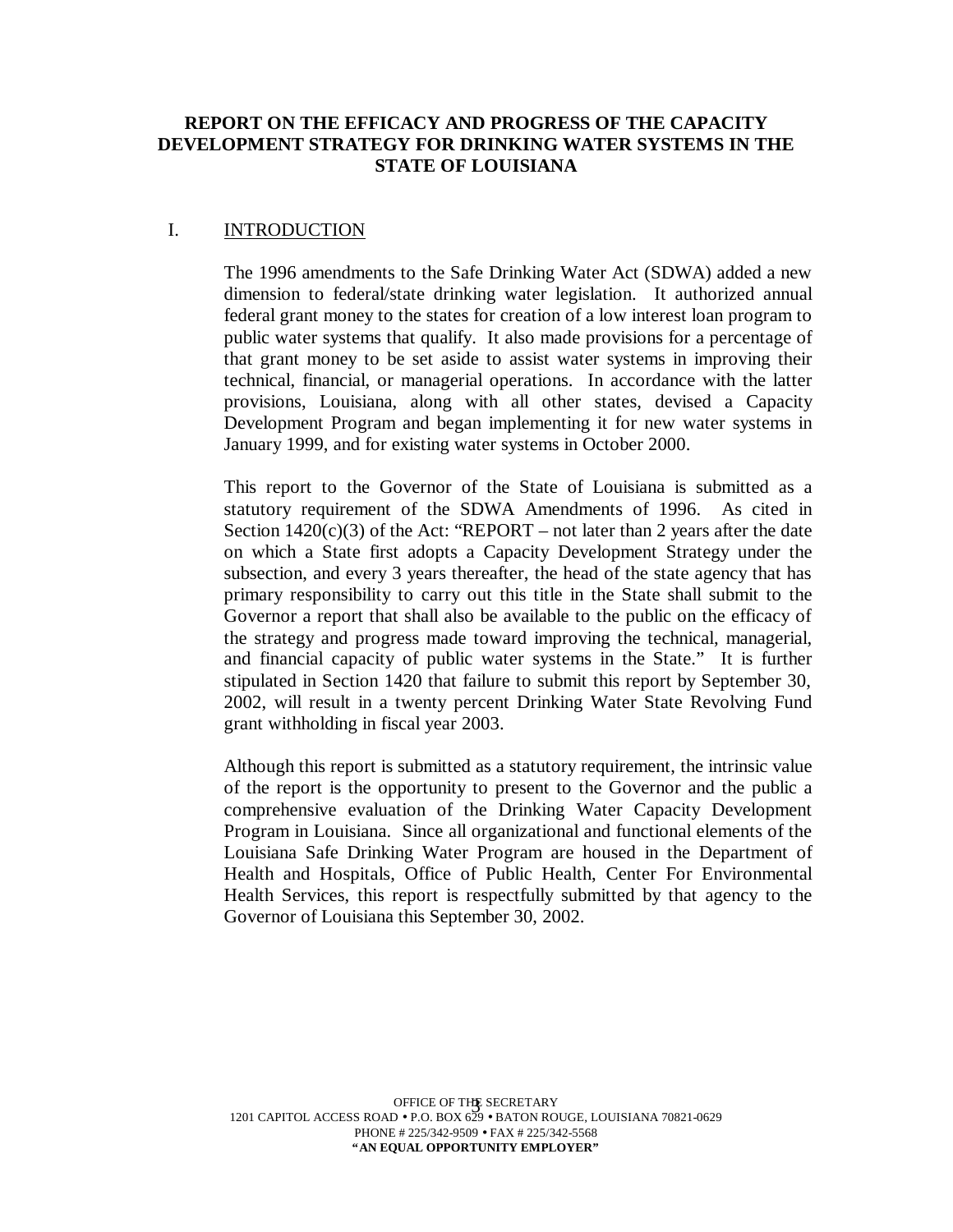## II. BACKGROUND

- A. One of the provisions of the Safe Drinking Water Act Amendments of 1996 created a new Section 1420 titled "Capacity Development". This provision called for the State to obtain legal authority to ensure that all new community water systems and new non-transient, non-community water systems commencing operation after October 1, 1999, demonstrate technical, managerial, and financial capacity to meet National Primary Drinking Water Regulations. A State will receive only 80% of the federal grant allotment that the State is otherwise entitled to receive for the Drinking Water Revolving Loan Fund (DWRLF) unless the State has obtained such legal authority.
- B. Section 1420 further requires the State to develop and implement a Capacity Development Strategy to assist public water systems in acquiring and maintaining technical, financial, and managerial capacity. Failure to develop and implement s strategy will also result in withholding a portion of federal grant money for the DWRLF. Withholding for all Capacity Development purposes is capped at 20% total.

# III. LOUISIANA'S AUTHORITY

- A. In response to the requirement for legal authority stated in II-A above, Act 814 of the 1997 Regular Session of the Louisiana Legislature, R.S. 40:4(a)(8) and 5.8, was enacted. It authorizes the State Health Officer to "prepare and promulgate rules and regulations necessary to develop and implement a Capacity Development Strategy----".
- B. With the above-cited authority, the Office of Public Health proceeded with rulemaking, and the Public Water System Capacity Development Rule (LAC 48:7707-7719) became effective September 20, 1998. This rule enabled the development and implementation of a Capacity Development Strategy which had been stipulated as required (II-B above) and has been approved by EPA.

# IV. SIGNIFICANT HISTORY

When Congress included Capacity Development requirements in the SDWA Amendments of 1996, it provided a list of factors to be considered and included as appropriate, but generally allowed wide latitude for the states to develop their individual strategies. Though EPA issued guidance, had meetings, and sponsored workshops on Capacity Development, there was (predictably so) a wide diversity of approaches for the Capacity Development Programs among the States. Some were simple, others more complex;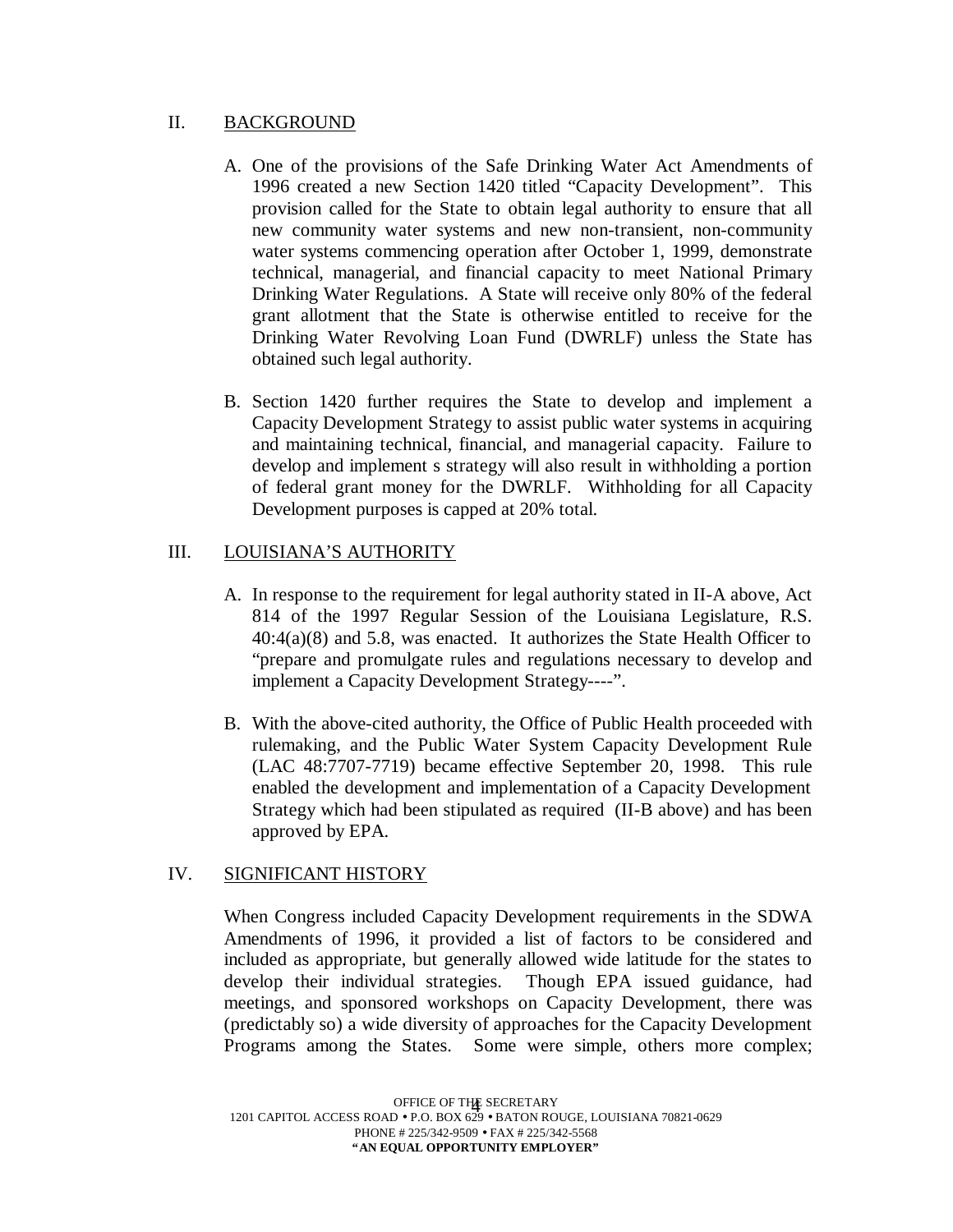ultimately, many have been revised because of what may be generally summarized as unrealistic approaches or goals.

In Louisiana, the Office of Public Health proceeded to produce a Capacity Development Strategy for new water systems. It was approved by EPA and began implementation in January 1999. The new system strategy ensures that, prior to commencing operations, the system has the technical, managerial, and financial capacity to properly operate the water system. The approval process for new systems includes several elements:

- 1. Review and approval of plans and specifications for the water system by an OPH registered professional engineer
- 2. Review and approval of a Business Plan compiled according to OPHissued guidelines
- 3. System conformance with applicable operator certification requirements
- 4. System management personnel attendance at state-sponsored management training
- 5. A financial audit conducted by OPH staff to determine if the system meets financial capacity requirements
- 6. Technical assistance provided as necessary to assist the system in meeting Capacity Development requirements

Subsequently, OPH developed and adopted a Capacity Development Strategy for existing water systems, including a prioritization rationale for selecting the systems to be assessed. This prioritization rationale is based upon the systems' past compliance record with regulations. As in the Capacity Development Strategy for New Public Water Systems, a very comprehensive Business Plan was one of the required submissions by the system. The Business Plan, in conjunction with sanitary surveys, mandatory management training, and provision of technical assistance by staff and contract personnel, provided the essential elements of the existing systems Capacity Development Strategy. As required by the SDWA, Louisiana's Capacity Development Program for existing systems began in October 2000.

After several months into the existing system program, areas for improvement were identified. The Office of Public Health addressed those areas through a revision of the Capacity Development Program for existing systems. This was accomplished through rulemaking and the design and use of a "shortened and simplified" Business Plan (for existing systems). Procedural changes regarding interacting with other agencies were also made. The shorter/simpler business plan has now taken the form of a Capacity Assessment Package (CAP) for existing public water systems. It was developed over the next several months after the legislation was passed, along with new operating procedures for the OPH Capacity Development Program for existing systems. The revised concept and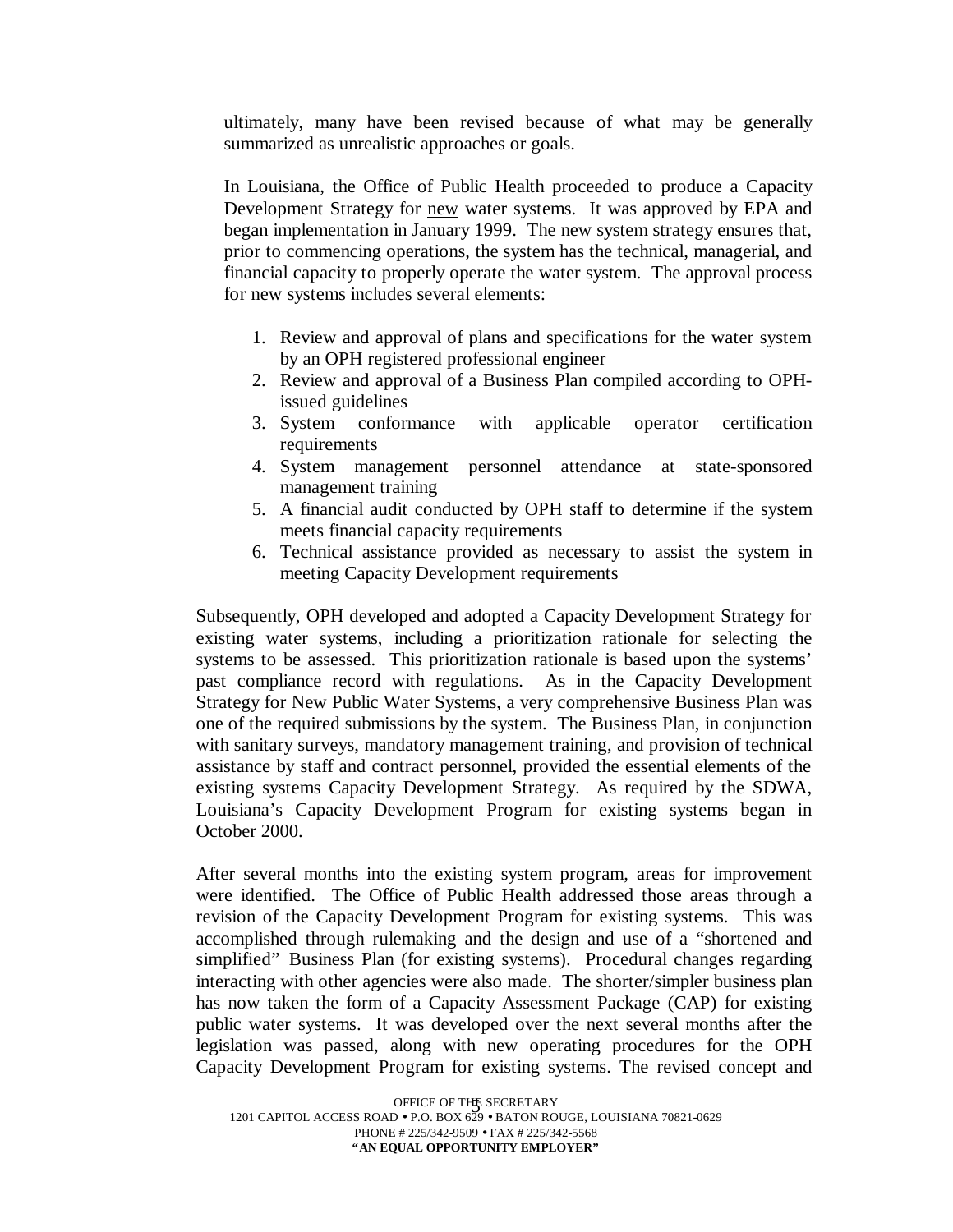procedures were coordinated with stakeholder agencies, including USEPA, and have been accepted enthusiastically. They have also been presented at EPA/State Capacity Development meetings.

Changeover from the old business plan to the new capacity assessment methods has been effected during calendar year 2002, and has been well received by the water systems which have been selected for Capacity Development.

# V. PERSPECTIVE

The foregoing background and significant history represents what the Office of Public Health has done toward the establishment and implementation of a formal Capacity Development Program in response to the SDWA Amendments of 1996, utilizing specified set-aside monies from the federal grant for the Louisiana Drinking Water Revolving Loan Fund. It is important to note, however, that these recently initiated Capacity Development activities, however significant, represent only a part of the total Capacity Development efforts which are part of the Office of Public Health Safe Drinking Water Program. Therefore, in making this report on the efficacy and progress of the capacity development strategy for drinking water systems in the State of Louisiana, the following summaries are presented as individual reports on other recognized capacity development elements of the Safe Drinking Water Program in Louisiana.

# VI. REPORT

# A. Sanitary Surveys

Sanitary Survey means an onsite review of the water source, facilities, equipment, operation and maintenance of a public water system for the purpose of evaluating the adequacy of such source, facilities, equipment, operation and maintenance for producing and distributing safe drinking water.

Current regulations require that a sanitary survey be performed on every water system at least every 3 years. The Office of Public Health has been routinely scheduling and performing this traditional assessment method through its regional offices for decades. Sanitary surveys are also performed in conjunction with enforcement actions as described in VI B below, and with the capacity assessment process described in IV, preceding. Following the survey, a letter summarizing the violations of the Louisiana Sanitary Code and prescribing required corrective actions is sent to the water system. Follow-up on corrective actions is performed by regional offices. The sanitary survey report format has recently undergone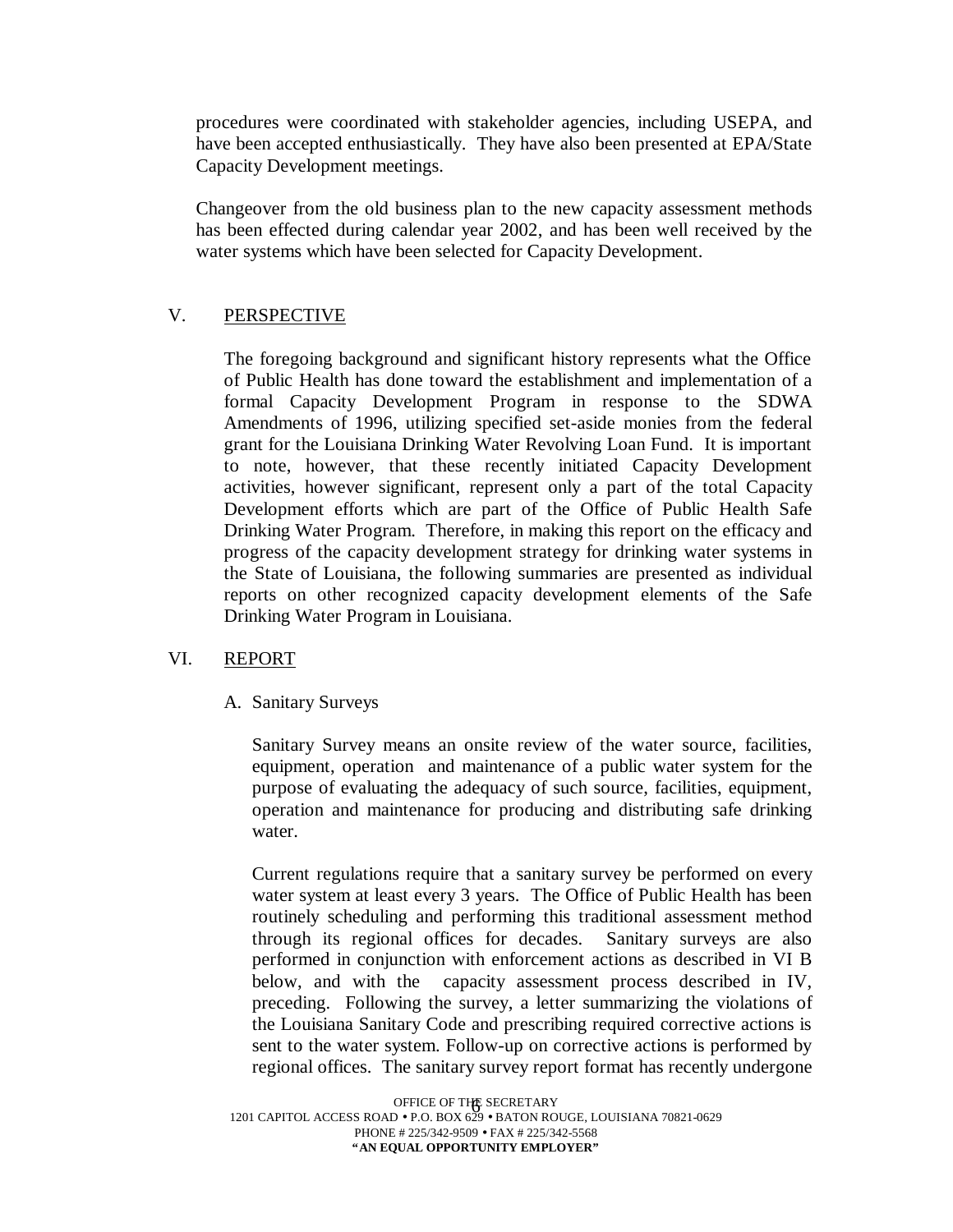revision and expansion to make it even more comprehensive for today's needs.

In 2001, a total of 836 sanitary surveys were performed for routine, enforcement, and capacity assessment purposes.

B. Enforcement

Although Louisiana has had primary enforcement responsibility for SDWA provisions since 1977, it was not until 1991 that ACT 537 (LSA-R.S.40:5.8 and 5.9) was passed giving the State Health Officer authority to issue administrative orders to public water systems, to provide for penalties for violations of administrative orders issued by the State Health Officer, and to provide recourse through civil actions. Rules to implement this authority became final in 1992.

This authority, together with the creation of an enforcement unit at that time, gave the Office of Public Health the long-needed tools to help bring systems with violations into compliance. Since 1992, approximately 354 Administrative Orders have been issued. Of these, approximately 214 have been released, with another 40 being processed for release. The important trend is that the number of Administrative Orders issued continues to decrease from highs of 63 in 1995 and 82 in 1996 to present levels of 6, 18, and 10 in 2000, 2001, and 2002, respectively. Correspondingly, bacteriological violations from monthly sampling of all 1820 (approximately) water systems in Louisiana have been on the decline from a high of 416 in 1994 to just over 200 in the last two years (2000 and 2001).

Enforcement activities have been augmented since 1992 by a program which has been titled the Louisiana Compliance Initiative. The program is directed toward water systems which have been issued an Administrative Order and toward others which have had violations potentially leading to an Administrative Order. The Louisiana Compliance Initiative provides specialized compliance training schools and on-site technical assistance visits by an experienced field technician. This on-site technical assistance which has been given to systems having first-time bacteriological violations is regarded as a primary contributor to the previously cited reduction in bacteriological violations.

It is interesting to note that the format of the Louisiana Compliance Initiative Program, initially piloted in 1992 for systems having an Administrative Order, bears a strong resemblance to today's capacity assessment process outlined in the last paragraphs of IV above.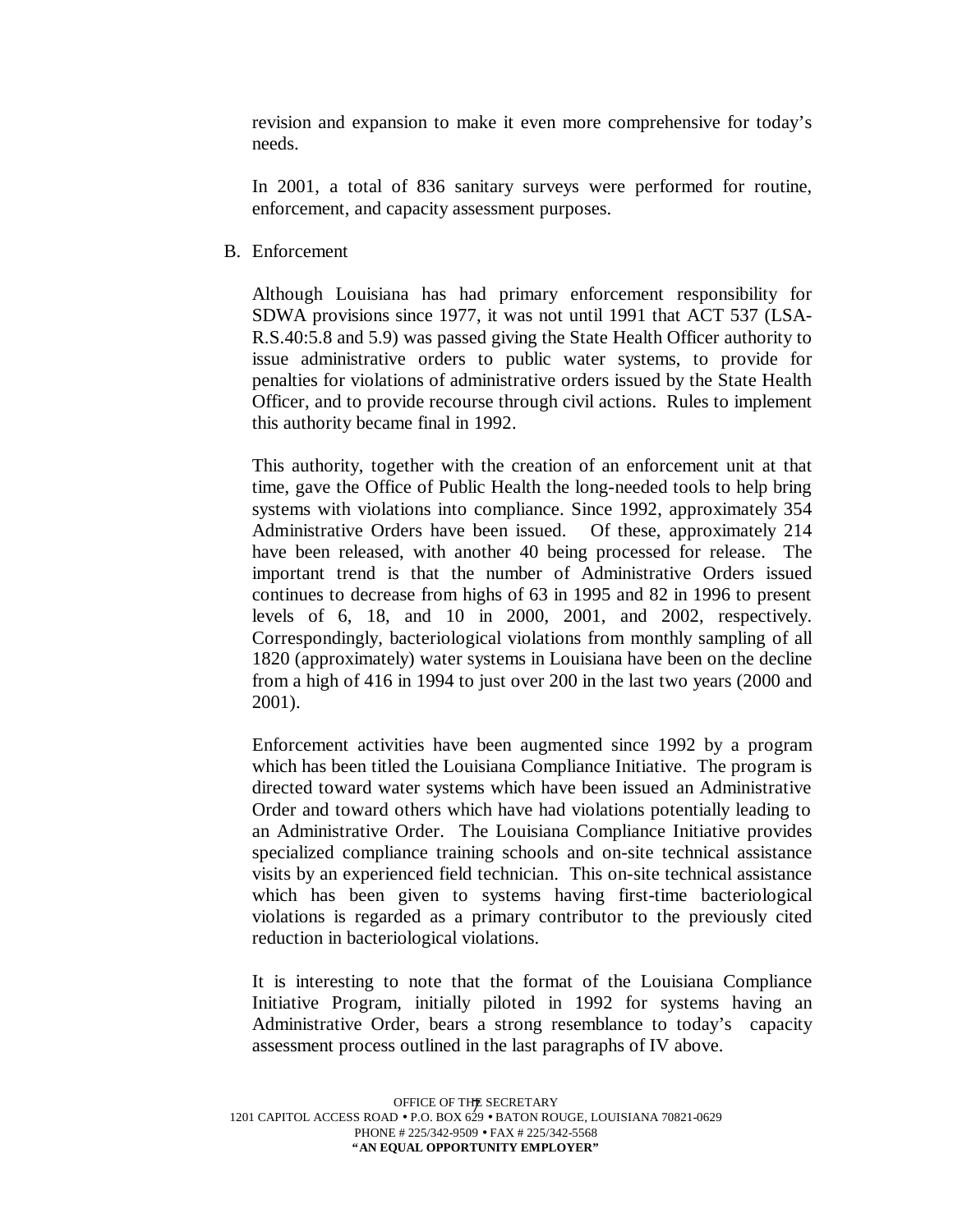#### C. Operator Certification

Water system operator certification requirements have been in effect in Louisiana since 1972, which was prior to the Safe Drinking Water Act of 1974. However, recently enacted federal and state legislation have resulted in stricter educational and training requirements for operators of all water systems in Louisiana. The result is a greatly increased need for new operators and a temporary suspension of hundreds of current operator certifications for lack of adequate training.

The lack of a properly trained and certified operator is considered to be a significant contributing factor to compliance problems, particularly with small systems. Consequently, operator certification is always addressed in the various capacity assessment processes. More and new operator training programs are currently in development.

To meet the expanding need for operator training, the Louisiana Department of Health and Hospitals plans to train and certify 2,000 operators in the next year for very small drinking water systems, and has applied for a federal grant to administer a training expense reimbursement program for operators.

#### D. Technical Assistance and Training

Set-aside monies from the Drinking Water Revolving Loan Fund Program are utilized to contract with Technical Assistance Providers for water system Capacity Development purposes. The Office of Public Health presently has contracts with Louisiana Rural Water Association and Community Resource Group, two non-profit organizations whose purpose is to provide assistance to rural and small communities' water and wastewater systems. These contractors provide on-site assistance to water systems throughout the assessment process, including help in technical, financial, and management matters. This assistance is in addition to that provided by Louisiana Rural Water Association under the Louisiana Compliance Initiative Program (described in VI B, above). The Louisiana Compliance Initiative also includes periodic one-day training sessions which are specially designed for the types of violations incurred by the attending systems. The Office of Public Health staff also provides 3 twoday training sessions annually for very small water systems. This program targets systems under 500 population, such as mobile home parks, subdivisions, etc.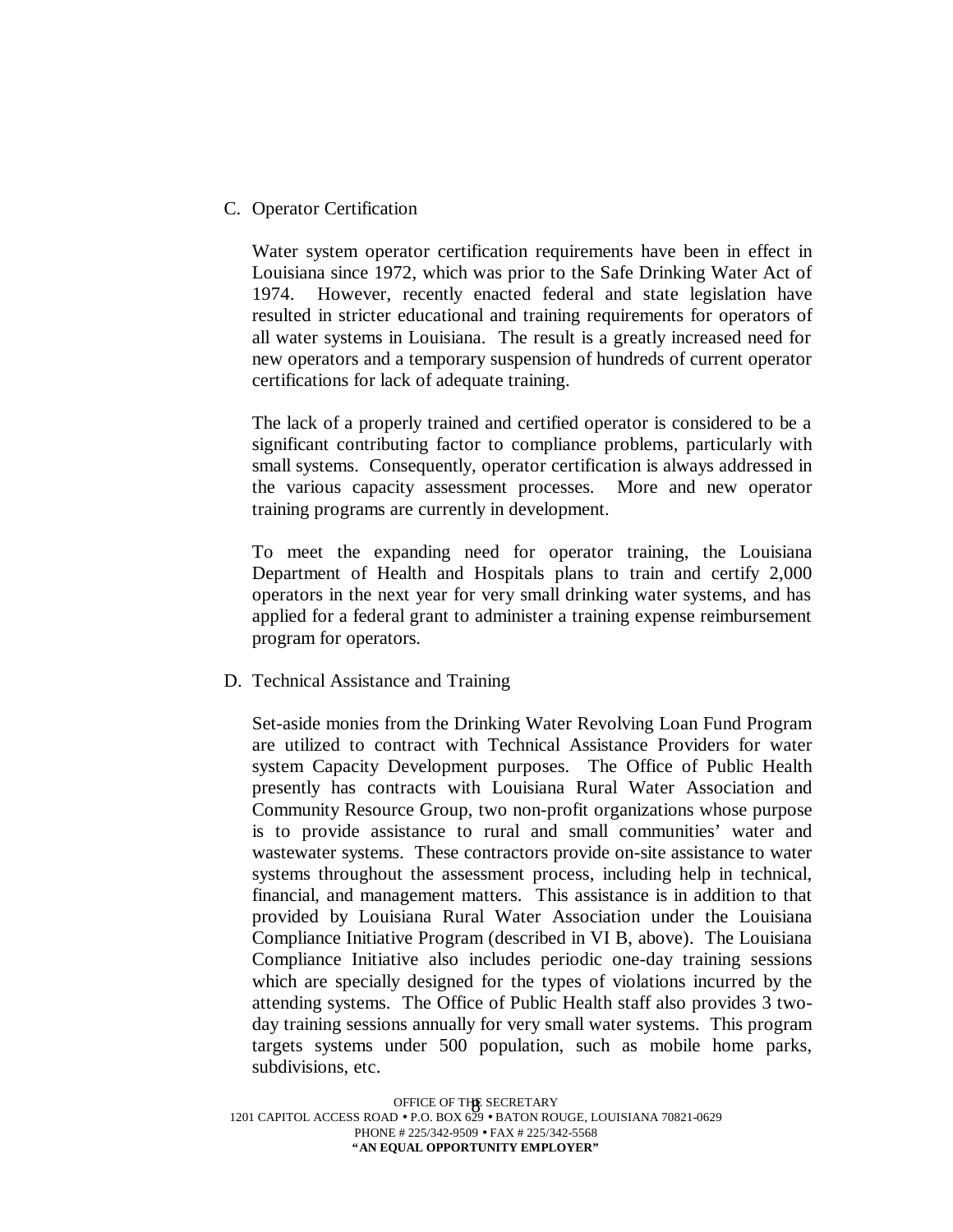## E. Area-Wide Optimization Program

The goal of the program is to optimize the efficiency of particle removal at existing surface water treatment plants for the purpose of maximizing public health protection from waterborne diseases caused by microbial contaminants. This program, under EPA advocacy, has been in development since the mid 90's, with Louisiana having been prominent in the pilot program and in continuing efforts to date.

One of the most important components of the Area-Wide Optimization Program process is the Comprehensive Performance Evaluation. The evaluation consists of an in-depth investigation and assessment of the unit treatment process capabilities and the impact which the design, operation, maintenance, and administration practices have on performance of the facility. Thirty evaluations have been conducted at surface water plants in Louisiana since 1995.

The next major component of the Area-Wide Optimization Program is to provide comprehensive technical assistance. Office of Public Health personnel are presently participating in this component through provision of Performance-Based Training, utilizing group classroom and on-site training over a 12-15 month period of time. After the training is completed, an assessment of the effectiveness of the Area-Wide Optimization Program on individual plants will be made.

Louisiana is a state which has 84 water systems utilizing surface water. These systems serve in excess of 2 million people (nearly half the State's population). Success of the Area-Wide Optimization Program will therefore constitute a major stride in providing safe drinking water to the people of Louisiana.

#### F. Regionalization

Regionalization of water systems continues to be a program objective. In Louisiana there is no law which mandates regionalization, but stricter Capacity Development requirements for new systems has been effective in directing the attention of potential new small systems toward the advantages of consolidation with another water system. Also, existing systems which are having difficulties are encouraged and assisted in merging with another system.